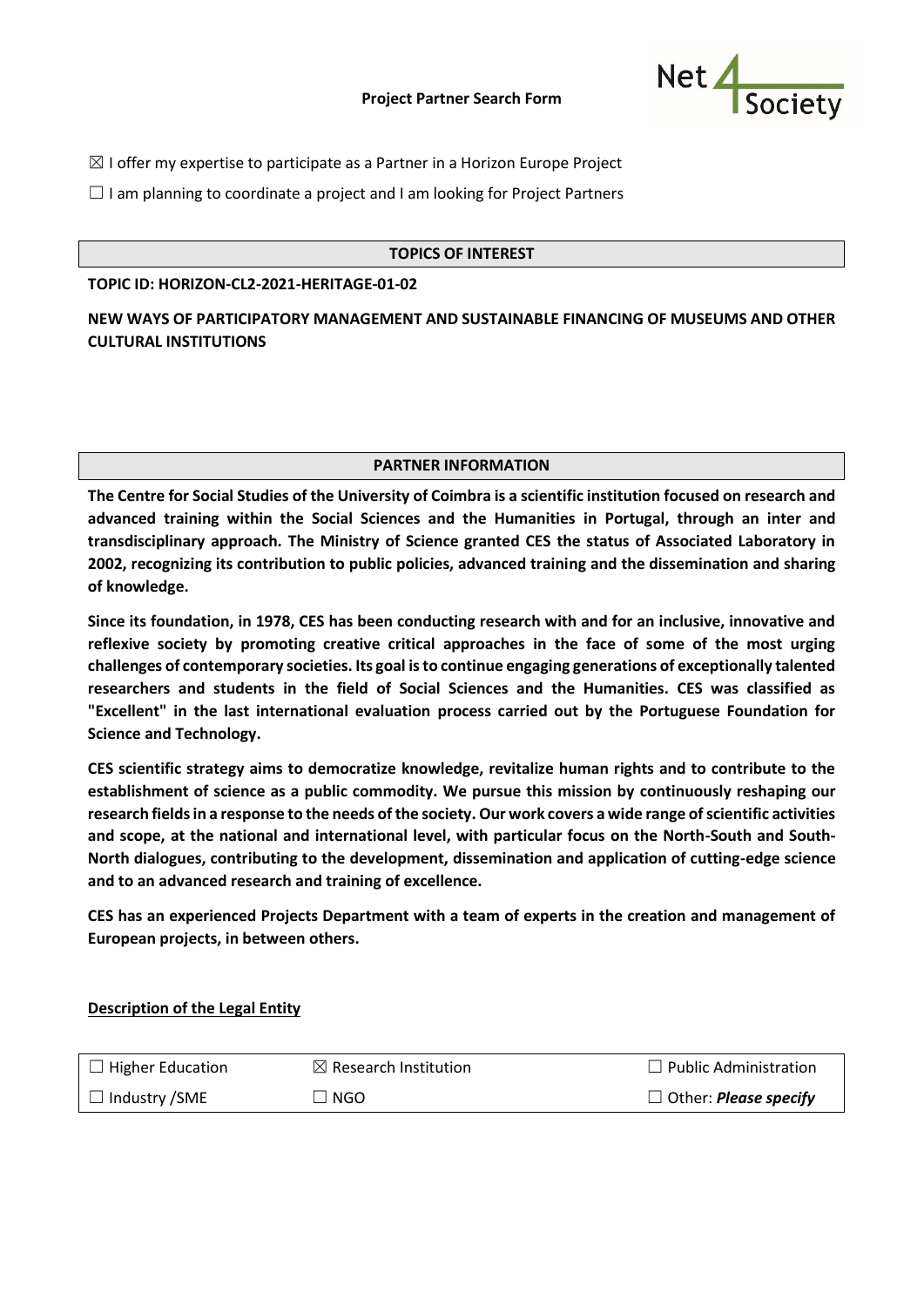# **Description of the (Research) Team**

Depending on the nature and goals of the project, and consequently of the WP we can lead, the team can be composed by:

a Project Leader with 20 years' experience in museum studies (namely on participatory museology an participatory museum management), two senior researchers (SR) in sociology (network analysis; quantitative and qualitative methodologies research), one SR in creative economy, one SR in sustainable development, one SR in psychology and one experienced WP manager, plus two museum professionals at each museum partner (participatory museum practices and methods) integrating he project.

### **Expertise of the Team Leader**

Researcher and activist in the area of Social Museology with focus on innovative technologies of participatory museum management, Dr. Querol is Graduated in Fine Arts (Spain), PhD and Post-doctorate in Social Museology (Portugal). As researcher specialized in Museum Studies, she has been developing her research in the following subjects: innovative participatory museum management technologies, participatory inventories of intangible cultural heritage (ICH), creative tourism and museums, decolonial education pedagogies, cultural accessibility and cultural care.

In the last years Lorena was guest professor in Brazil to develop an innovative project about participatory inventories of ICH, integrated the coordination team of the CREATOUR project (2016-20): *["Creative Tourism](https://creatour.pt/en/)  [Destination Development in Small Cities and Rural Areas"](https://creatour.pt/en/)* (P-2020) and assumed the **coordination of the team of her research Centre at the ECHOES project:** *["European Colonial Heritage Modalities in Entangled](http://projectechoes.eu/)  [Cities"](http://projectechoes.eu/)* **(H-2020, ENG-GLOBALLY-01-2017)** (Grant Agreement Nº 770248), from 2018 to 2021.

Lorena is scientific advisor in the area of Museology at diverse museums like the *Costume Museum of São Brás de Alportel* and at the *Wool Museum* of the University of Beira Interior (Portugal) or the School Museum of Pusol (Spain).

She is also member of the advisor's committees of diverse peer-review journals like *Critical Arts* and *South-North Cultural and Media Studies* (US), *Heritage & Society* Journal (UK), *Revista PH.* Instituto Andaluz del Patrimonio Histórico (Spain), *Revista Interdisciplinar de Gestão Social* and *[Revista Mosaico](http://www.ces.uc.pt/projectos/somus/files/Certificado%20avaliadora%20Mosaico.pdf)* (*BR)* or *inVISIBILIDADES. [Revista Ibero-americana de Investigación en Educación, Cultura y Artes](http://www.ces.uc.pt/projectos/somus/files/Certificado%20CC%20Invisibilidades.%20Lorena%20Sancho%20Querol.pdf)* (Ibero-América) in between others.

With a teaching experience of more than 20 years, among its research themes stand out: the creation of participatory management models in local museums and hand in hand with their teams, the development of processes of social legitimation of cultural heritage through mechanisms of collective action such as cultural mapping or participatory inventories, the decolonial cultural mediation in national museums and the creation of new museum typologies contributing to the cultural development of contemporary societies.

Her last publications are the following ones:

#### **Last participatory Museum Project (created in Spain):**

(2019): [PoEM. Proyecto Educativo-Museístico Museo Escolar de Puçol.](https://www.academia.edu/49168026/PoEM_Proyecto_Educativo_Muse%C3%ADstico_Museo_Escolar_de_Pu%C3%A7ol)